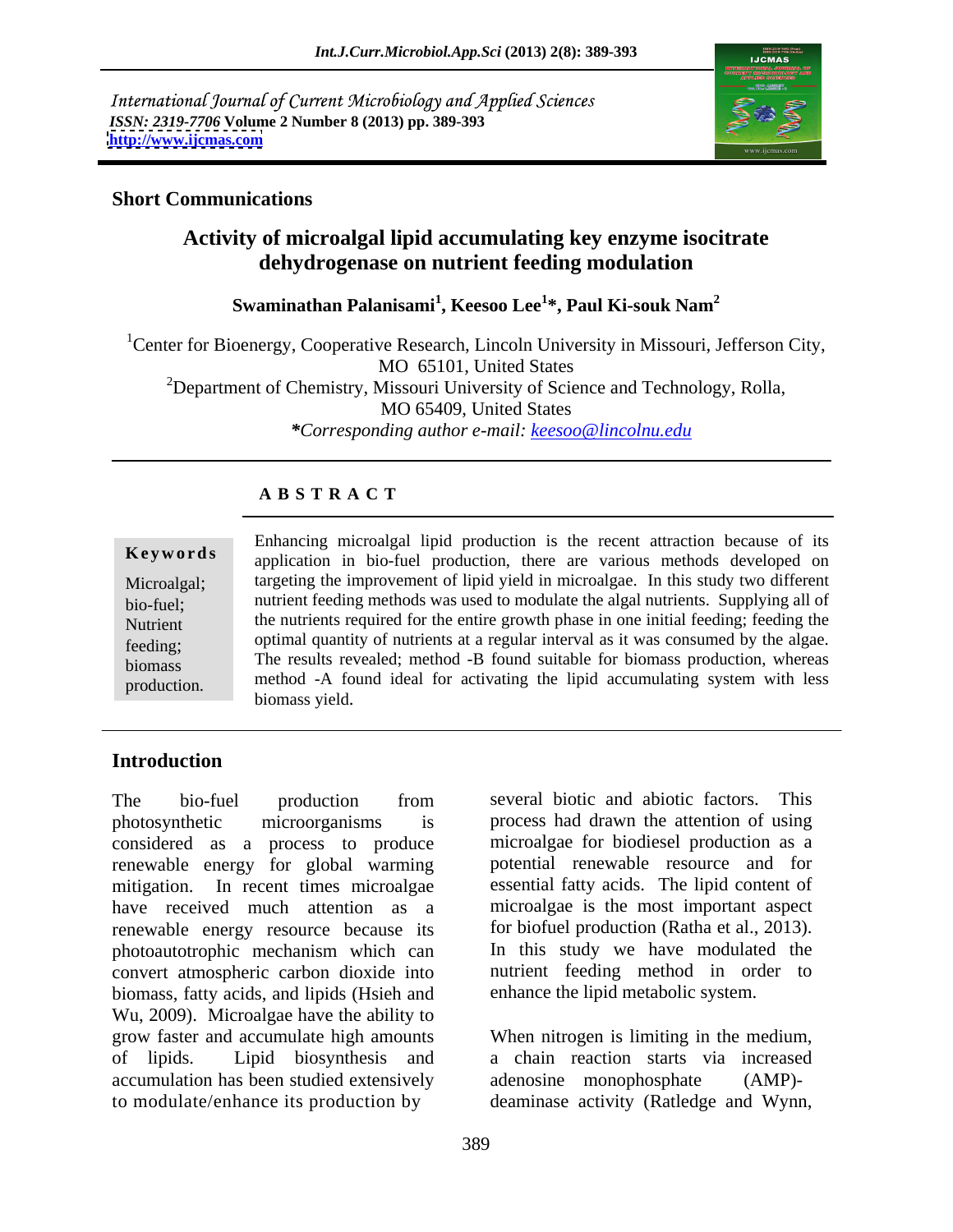2002). This leads to a decrease in cellular  $\qquad$  flow rate of 500 gallons  $h^{-1}$  was used. AMP levels, which in turn reduces Commercial fertilizer with the chemical isocitrate dehydrogenase activity-a unique effect found only in oleaginous species. used as a nutrient source and the feeding Subsequently, aconitase equilibrates strategy was maintained as follows - in isocitrate with citrate, and the accumulated citrate is transferred to the cytosol by citrate/malate translocase (CMT). Here, ATP citrate lyase cleaves citrate into altogether required for the entire growth oxaloacetate and acetyl-CoA (acetyl-CoA converts it to malonyl CoA as a starting step of fatty acid synthesis) (Ratledge and Wynn, 2002). **Feeding method-B** feeding 740mg for

# **Materials and Methods**

# **Experimental organism and culture**

collection of Center for Bioenergy, house provided with controlled Lincoln University in Missouri, USA. The organism was maintained and grown in 500 ml Erlenmeyer flasks containing 200 ml of synthetic BG 11 medium (Stanier *et al.,* 1971). Experimental cultures were incubated at  $25 \pm 2$  °C, in a shaking platform with 120 rpm,  $14:10$  h light-dark

Mid log phase culture grown in the laboratory at the above mentioned conditions was harvested by centrifugation at 4000rpm. The pellet was washed with distilled water and resuspended in 40 liters aquarium tanks. The initial inoculum was adjusted evenly (0.1 OD) in all the replicate tanks by dissolving the harvested thick slurry of biomass, and the final volume of the tanks was made to 10 liters. For agitation, aquarium tank (water To study the response of isocitrate circulation) pump - Aqueon Italy with the dehydrogenese, cultures from the tanks circulation) pump - Aqueon, Italy, with the

 $-1$ <sub>wo</sub> used was used. composition as represented in table 1, was two replicate tanks of each system.

**Feeding method-A** supplying nutrients phase, i.e., 7.4 grams of fertilizer in 10 liters.

**Feeding method-B** feeding 740mg for 10 liters culture at the interval every three days. The contract of the contract of the contract of the contract of the contract of the contract of the contract of the contract of the contract of the contract of the contract of the contract of the contract of the cont

**conditions** selected based on the optimal growth The microalgae *Desmodesmus communis* LUCC 002 was obtained from the culture aquarium tanks were maintained in green The feeding concentration (74mg/L) was requirement of *Desmodesmus communis* LUCC  $002$  (data not shown). aquarium tanks were maintained in green house provided with controlled temperature  $(25^{\circ}C \pm 2^{\circ}C)$ .

## **Biomass estimation and nutrient feeding**

cycle, with illumination of 27  $\mu$ E m<sup>-2</sup> s<sup>-1</sup> growth estimation from each replicate  $s^{-2}$  s<sup>-1</sup> growth estimation from each replicate under cool white fluorescent lights. tank. Once after sample collection 740 mg **Experimental setup tanks.** The samples were filtered using 4.7 Every three days water level was maintained against evaporation and 15 ml of triplicate samples were obtained for of fertilizer were added to the (method-B) cm Whatman GF/C filters and muffled at 475 °C for 1 hr, and the mass of the dried biomass was measured gravimetrically. The results presented are the means of three independent experiments. Sample variability is given as the standard deviation of the mean.

## **Whole Cell Protein Preparation, native PAGE and activity staining**

To study the response of isocitrate dehydrogenase, cultures from the tanks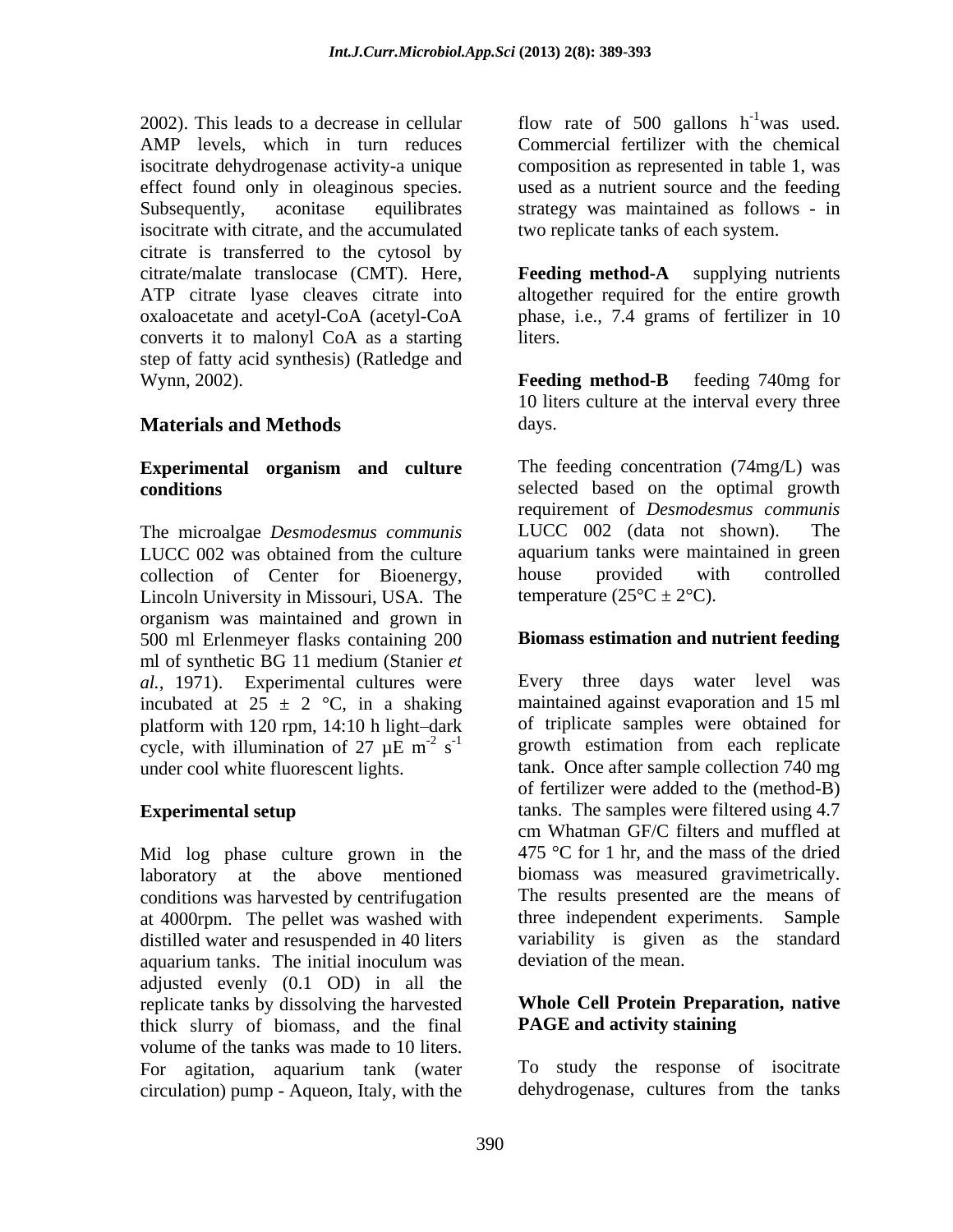were harvested by centrifugation at 6000 2002). As a consequence, the presence of rpm for 10 minutes. Then the thoroughly nitrate in the medium has not permitted washed algal pellets were homogenized with an extraction buffer (62.5 mM Tris-<br>which was evident form figure 2. Cl, pH 6.8) and the whole cell protein was <br>Isocitrate dehydrogenese is the key extracted using 6800 freezer mill. Total enzyme for lipid accumulation in the cells soluble proteins, which served as the of oleaginous microorganisms, which was enzyme source, were obtained after three apparent as noticed in Figure 2, showed centrifugations, each for 20 minutes at less activity - representing the active phase 12000 rpm at 4°C. All the protein of lipid accumulating system. Though the preparations were made inside an ice bath. biomass production is higher on method- Electrophoresis was carried out at  $4 \pm 1$ °C with 1.5 mm polyacrylamide gels in a applying the biomass for bio-energy. Both Tris glycine buffer (pH 8.3) under the feeding methods has its own standard native conditions (Laemmli, characteristics and suitability for different 1970). A uniform amount (75 µg) of applications. On concerning the overall protein, estimated by Lowry et al., (Lowry bio-energy production cost, less lipid *et al.,* 1951) was loaded with the sample biomass is not appropriate. Thought the buffer, devoid of sodium dodecyl sulfate method-B produces higher biomass, the and b-mercaptoethanol. Samples were then electrophoresed at 50 V through the accumulation will negatively influence on stacking gel (5%) and at 100 V through the cost effectiveness. Three times the resolving gel (8%). Gel images were biomass harvest can be done if following scanned by a Canon scanner (Canoscan method-A for cultivation, when comparing LIDE210), and the enzyme activity the two times biomass yield at the profiles were analyzed by software stipulated time if followed with method-B. provided with the gel documentation system (GeneTools, Syngene). The or pigment producing source (Spolaore *et*  electrophoresed gel was stained using the procedure (Gennedy, 2003). cultivation.

Method-B showed 24.4% increased cultivation has not created toxic effect to growth comparing to method-A (Figure 1). <br>
While suppliving all the nutrients required <br>
Isoenzymes are sensitive to metals, it was While suppliying all the nutrients required for the entire growth phase (method  $-A$ ); the organism consumed the whole expression of isozyme activity on nutrients in a short time and made the media deprived of nitrate. Whereas 2010). Based on the nutrient feeding it feeding nutrients as it was consumed by the algae (method  $-B$ ) left residual nitrate in the medium, presence of this trace nitrate might not allowed to increase the adenosine monophosphate (AMP)- denhdrogenase in reason of metal content deaminase activity (Ratledge and Wynn, has to be studied further on

triggering the lipid accumulating system, which was evident form figure 2. Isocitrate dehydrogenase is the key B, less lipid content is not suitable for time duration required for lipid the cost effectiveness. Three times In case of using the algal biomass as feed *al.*, 2006) method-B will be suitable for cultivation.

**Results and Discussion** From our previous study it was proved that the concentration of fertilizer used for the cultivation has not created toxic effect to the algae {Formatting Citation}. Isoenzymes are sensitive to metals, it was proved that metal ions regulates the expression of isozyme activity microalgae (Palanisami and Lakshmanan, was clear that the activity of isocitrate dehydrogenase got masked due to the nitrogen deprived condition. Interference or modulation in the activity of isocitrate studied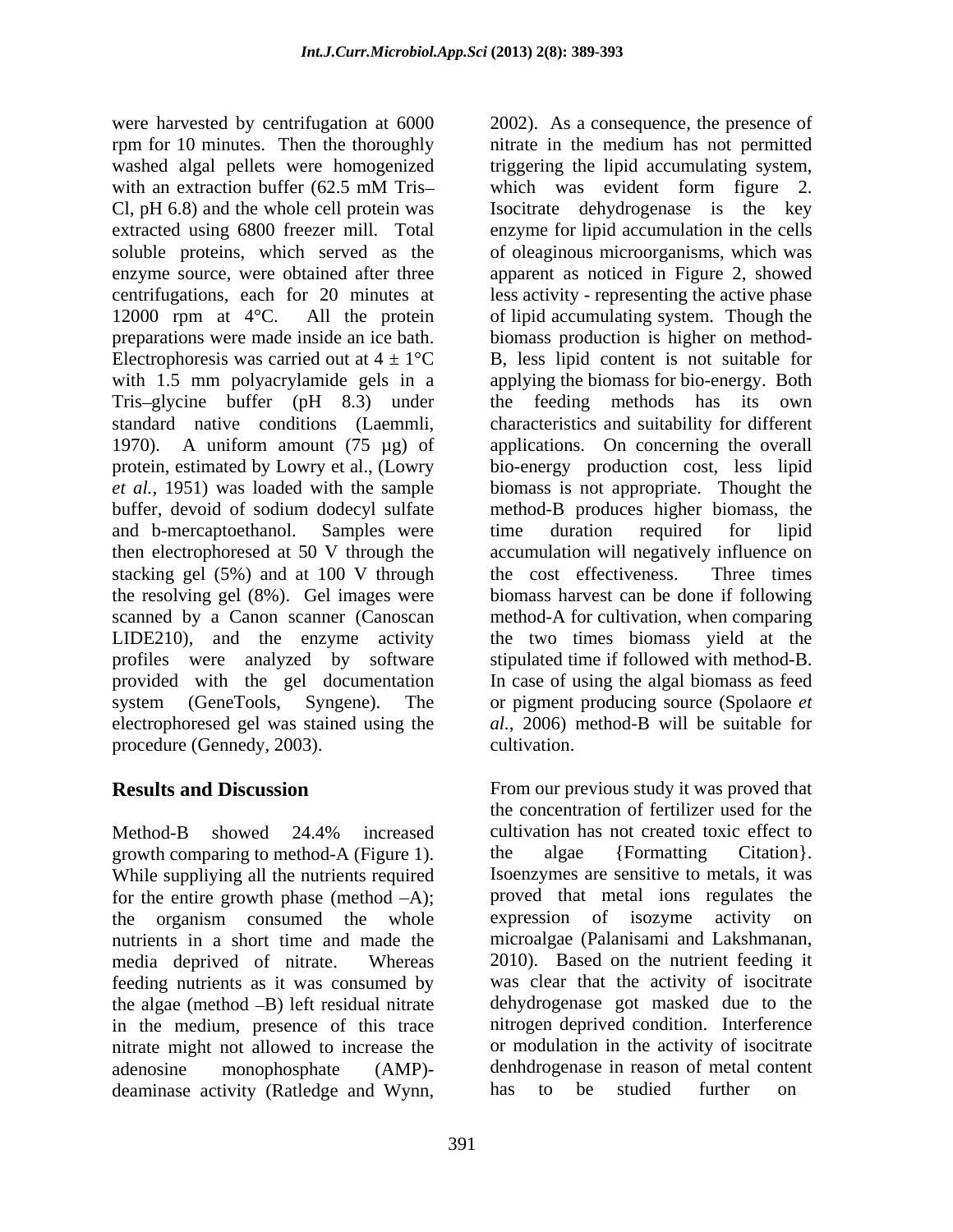| <b>Chemical composition</b>    |        | 74 mg/L of   740 mg/L of           |
|--------------------------------|--------|------------------------------------|
|                                |        | fertilizer holds   fertilizer hold |
|                                | (mg)   | (mg)                               |
| Nitrate nitrogen               |        | 21.33                              |
| Ammonical nitrogen             | 0.74   | 7.4                                |
| Urea nitrogen                  | 14.9   | 149.03                             |
| Available Phosphate[P2O5]      | 5.92   | 59.25                              |
| Soluble potash                 | 11.85  | 118.51                             |
| sulfur[combined sulfur]        | 0.74   | 7 <sub>4</sub><br>$1.4^{\circ}$    |
| Boron                          | 0.01   | 0.14                               |
| Copper [Chelated copper]       | 0.037  | 0.37                               |
| Iron [Chelated iron]           | 0.07   | 0.74                               |
| Manganese [chelated manganese] | 0.03   | 0.37                               |
| Molybdenum                     | 0.0007 | 0.007                              |
| Zinc [Chelated zinc]           | 0.037  | 0.37                               |

**Table.1** Chemical composition of the fertilizer used as algal nutrients – representing the concentrations of individual elements when 74mg dissolved in 1 L.

**Figure.1** Growth difference representing while growing *D. communis*on different nutrient feeding conditions.  $B =$  feeding the optimal quantity of nutrients at a regular interval as it was consumed by the algae;  $A =$  Supplying all of the nutrients required for the entire growth phase in one initial feeding.



 **Figure.2** Activity staining of isocitrate dehydrogenase while growing *D. communis* on different nutrient feeding conditions.  $A =$  Supplying all of the nutrients required for the entire growth phase in one initial feeding;  $B =$  feeding the optimal quantity of nutrients at a regular interval as it was consumed by the algae.